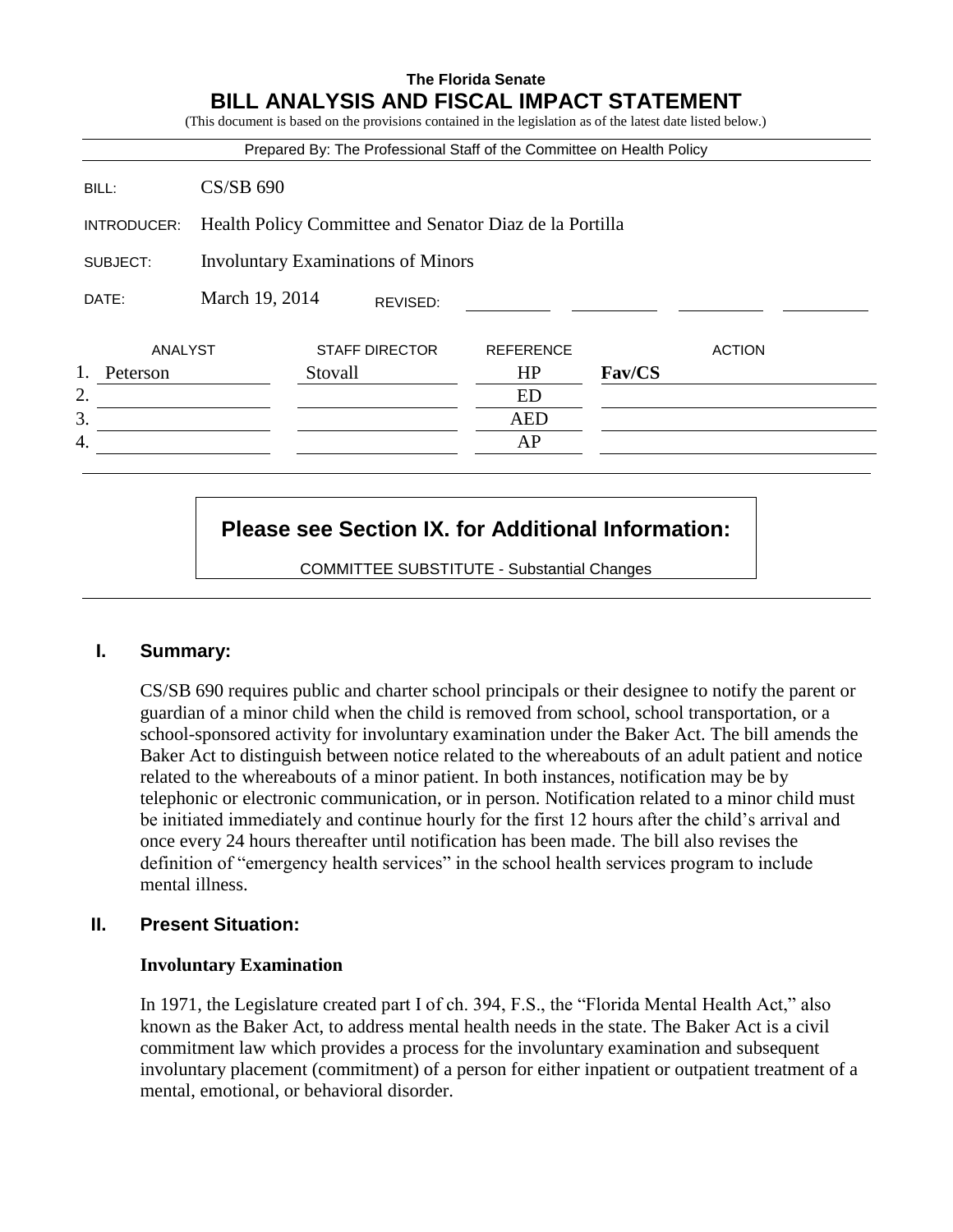The Department of Children and Families (DCF) administers this law through receiving facilities, which are public or private facilities that are designated by the DCF to receive and hold involuntary patients under emergency conditions for psychiatric evaluation and to provide shortterm treatment.<sup>1</sup> A patient who requires further treatment may be transported to a treatment facility. Treatment facilities designated by the DCF are state-owned, state-operated, or statesupported hospitals which provide extended treatment and hospitalization beyond what is provided in a receiving facility.<sup>2</sup>

Section 394.463(1), F.S., provides that a person may be taken to a receiving facility for involuntary examination if the person is believed to be mentally ill and because of that mental illness the person has refused voluntary examination or cannot determine for himself or herself whether examination is necessary; and, without care or treatment, the person is either likely to suffer from self-neglect, cause substantial harm to himself or herself, or be a danger to himself or herself or others.<sup>3</sup> An involuntary examination may be initiated in one of the following ways: <sup>4</sup>

- A court may enter an *ex parte* order stating a person appears to meet the criteria for involuntary examination. This order is based on sworn testimony, either written or oral.
- A law enforcement officer may take a person into custody who appears to meet the criteria for involuntary examination and transport him or her to a receiving facility for examination.
- A physician, clinical psychologist, psychiatric nurse, mental health counselor, marriage and family therapist, or clinical social worker may execute a certificate stating that he or she examined the person within the preceding 48 hours and the person appears to meet the criteria for involuntary examination.

A receiving facility is required to give prompt notice to the patient's guardian, guardian advocate, attorney, or representative by telephone or in person of the patient's whereabouts, unless the patient requests that no notification be made. Efforts to provide notice must be initiated as soon as reasonably possible after the patient's arrival and be documented in the patient's record and must occur within 24 hours.<sup>5</sup> In addition, the receiving facility must send a copy of the document initiating the examination to the Agency for Health Care Administration by the next working day.<sup>6</sup>

A person accepted by a receiving facility must receive an initial examination by a physician or clinical psychologist without unnecessary delay and may be given emergency treatment if ordered by a physician and necessary to protect the patient or others.<sup>7</sup> The examination must include:<sup>8</sup>

- A thorough review of any observations of the patient's recent behavior;
- A review of the document initiating the involuntary examination and the transportation form; and,

 $\overline{a}$ 

 $1$  Section 394.455(26), F.S.

<sup>2</sup> Section 394.455(32), F.S.

<sup>3</sup> Section 394.463(1), F.S.

 $4$  Section 394.463(2)(a), F.S.

<sup>5</sup> Section 394.4599(2), F.S.

 $6$  Section 394.463(2)(a), F.S.

<sup>7</sup> Section 394.463(2)(f), F.S.

<sup>8</sup> Rule 65E-5.2801(1), F.A.C.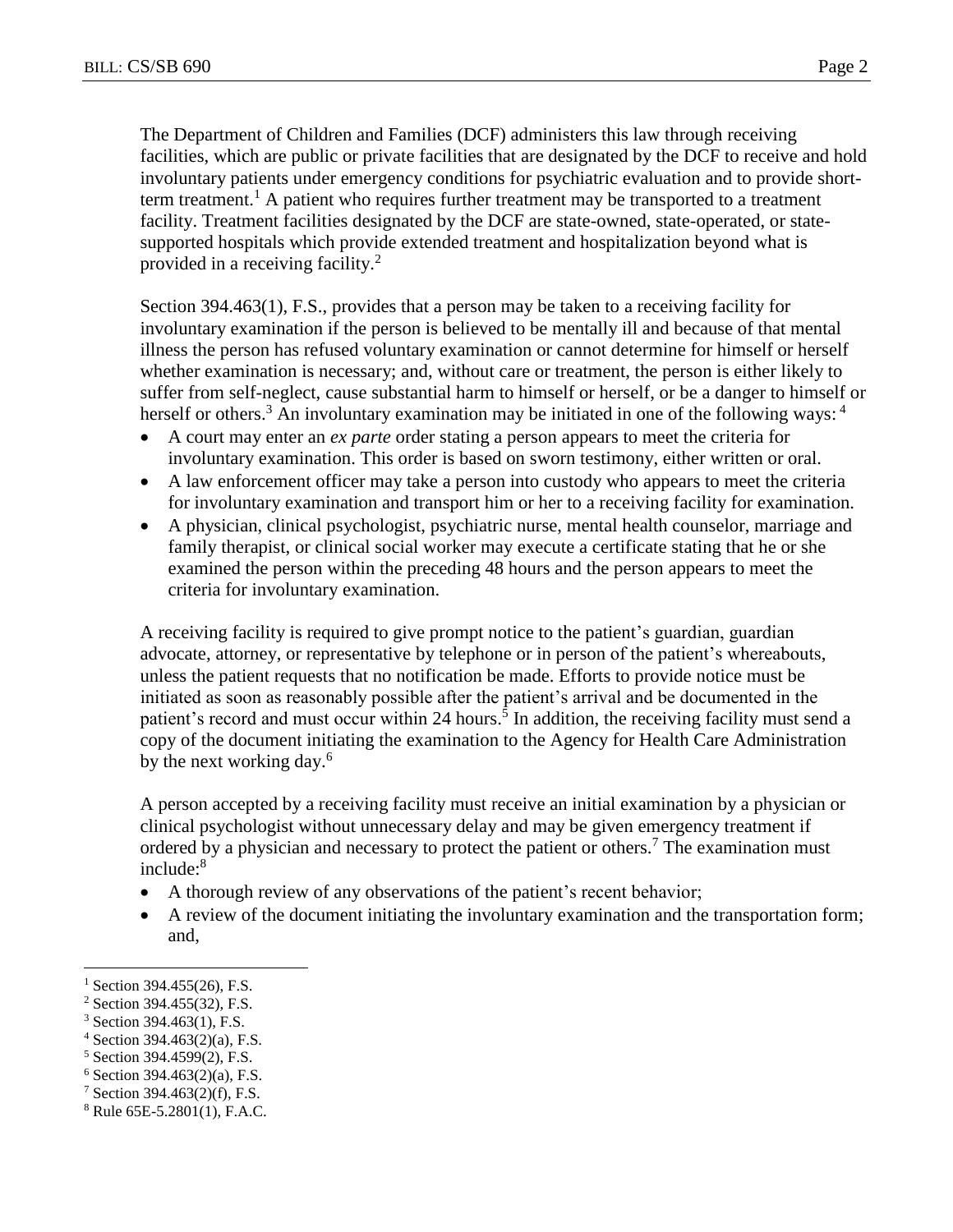A face-to-face examination of the patient in a timely manner to determine if the patient meets criteria for release.

Within 72 hours of arriving at the receiving facility, one of the following must occur:<sup>9</sup>

- The patient is released, unless the person has committed a crime;
- The patient is offered the opportunity to consent to voluntary outpatient treatment and released for treatment, unless the person has committed a crime; or,
- A petition for involuntary placement must be filed with the circuit court.

The person cannot be released without the documented approval of a psychiatrist, clinical psychologist, or qualified hospital emergency department physician.<sup>10</sup> Notice of the discharge or transfer of a patient must be given to the patient's guardian, guardian advocate, attorney, or representative; the person who executed the certificate admitting the patient to the receiving facility; and any court that ordered the evaluation.<sup>11</sup>

In 2012, there were 157,352 involuntary examinations initiated in the state. Law enforcement initiated almost half of the involuntary examinations (49.75 percent), followed by mental health professionals (48.14 percent), and then *ex parte* orders by judges (2.10 percent). Overall, the number of involuntary examinations has been increasing annually in a number that exceeds Florida population growth. Between 2007 and 2012, the population of Florida increased by 2.93 percent, while the number of involuntary examinations increased by  $28.50$  percent.<sup>12</sup>

According to the DCF, of the approximately 150,000 involuntary examinations initiated in 2011, 18,000 were of children. Between 2002 and 2011, there was an overall increase of 50 percent in the number of involuntary examinations and a 35 percent increase in examinations of children.<sup>13</sup>

#### **School Health Services Program**

Section 381.0056, F.S., is the "School Health Services Act," which sets forth requirements related to school health. The Department of Health (DOH), in cooperation with the Department of Education, supervises the program and conducts periodic program reviews. However, implementation of program requirements occurs at the local level with the input of the local school health advisory committee.<sup>14</sup> A nonpublic school may request to participate in the school health services program.

 $\overline{a}$ 

 $9$  Section 394.463(2)(i), F.S.

<sup>10</sup> Section 394.463(2)(f), F.S.

<sup>&</sup>lt;sup>11</sup> Section 394.463(3), F.S.

<sup>12</sup> University of South Florida, de la Parte Florida Mental Health Institute, *Annual Report of Baker Act Data, Summary of 2012 Data*, 3 (Feb. 2014) , *available at* [http://bakeract.fmhi.usf.edu/document/BA\\_Annual\\_2012\\_Final.pdf](http://bakeract.fmhi.usf.edu/document/BA_Annual_2012_Final.pdf) (last visited March 13, 2014).

<sup>13</sup> Department of Children and Families, *Florida's Baker Act: 2013 Fact Sheet* (2013), *available at*

<http://www.dcf.state.fl.us/programs/samh/mentalhealth/docs/Baker%20Act%20Overview%202013.pdf> (last visited March 13, 2014).

<sup>&</sup>lt;sup>14</sup> The advisory committee must, at a minimum, represent the eight components of Coordinated School Health as defined by the Centers for Disease Control. These include: health education; healthy school nutrition; physical education; school health services, guidance, counseling, and social service; healthy school environment; staff wellness; and family and community support. (Florida Department of Health, *Coordinated School Health,* [http://www.floridahealth.gov/healthy-people-and](http://www.floridahealth.gov/healthy-people-and-families/childrens-health/school-health/coordinated-school-health/index.html)[families/childrens-health/school-health/coordinated-school-health/index.html](http://www.floridahealth.gov/healthy-people-and-families/childrens-health/school-health/coordinated-school-health/index.html) (last visited March 13, 2014).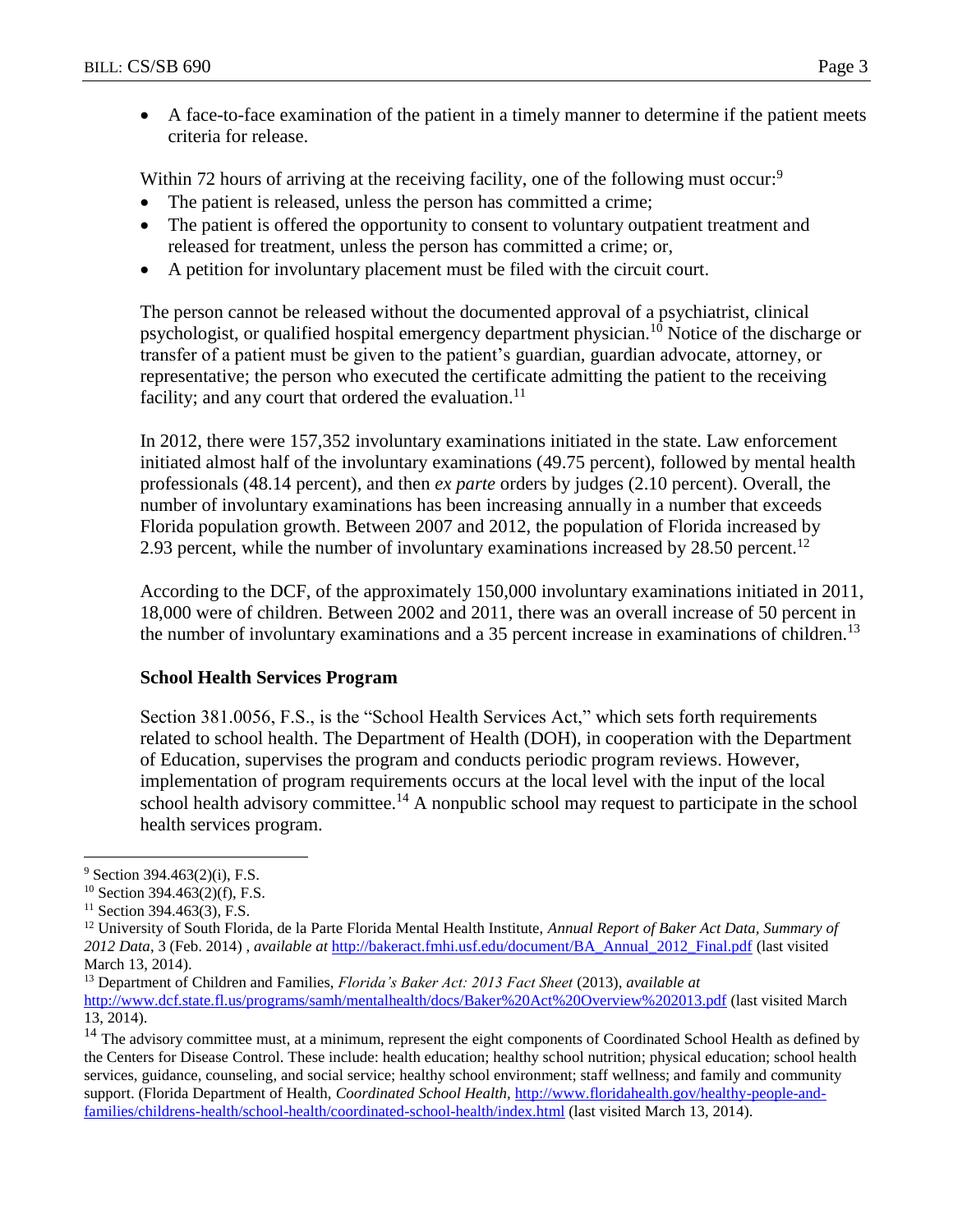Each county health department must develop, jointly with the local school board and the school advisory committee, a school health services plan that includes, at a minimum, a plan for the delivery of school health services; accountability and outcome indicators; strategies for assessing and blending financial resources (both public and private); and establishment of a data system.<sup>15</sup> Section 381.0056, F.S., requires the plan to contain provisions addressing a wide range of services and health issues, including meeting emergency health needs<sup>16</sup> in each school.

The plan must be reviewed and updated annually and approved biennially by the school district superintendent, chair of the school board, county health department medical director or administrator, and the DOH district administrator.<sup>17</sup>

# **Student and Parental Rights and Educational Choices**

Section 1002.20, F.S., sets forth the right of parents of public school students to receive accurate and timely information regarding their child's academic performance and ways parents can enhance their performance. The section assembles and restates rights afforded K-12 students and their parents in various locations throughout the Florida Statutes.

Section 1002.33, F.S., authorizes charter schools as part of the state's program of public education and establishes minimum standards for their operation.

# **III. Effect of Proposed Changes:**

The bill amends the School Health Services Program by revising the definition of "emergency health needs." The definition is expanded to include evaluation for injury and illness, which is further described as both physical and mental illness, and release to law enforcement.

The bill revises the notification requirements under the Baker Act to distinguish between notice related to the whereabouts of an adult patient and notice related to the whereabouts of a minor patient. The notice related to a minor, which is created by the bill, must be by telephonic or electronic communication or in person and attempts at notification must be initiated immediately and documented in the patient record. If the facility cannot immediately locate the minor patient's guardian, it must repeat notification attempts hourly for the first 12 hours and once every 24 hours thereafter. A facility may request the assistance of law enforcement if notification is not made within the first 24 hours. Notification related to an adult patient is expanded to include notification made by electronic communication. The bill also removes obsolete language related to the local advocacy council.

Finally, the bill adds notification of involuntary examinations to the rights of parents of public school students. Specifically, the school principal or his or her designee must immediately notify a parent or guardian of a student who is removed from school, school transportation, or a school-

 $\overline{a}$ 

<sup>15</sup> Rule 64F-6.002(1), F.A.C.

<sup>&</sup>lt;sup>16</sup> "Emergency health needs" means onsite management and aid for illness or injury pending the student's return to the classroom or release to a parent, guardian, designated friend, or designated health care provider (s. 381.0056(2)(a), F.S.).

<sup>17</sup> Rule 64F-6.002(3), F.A.C.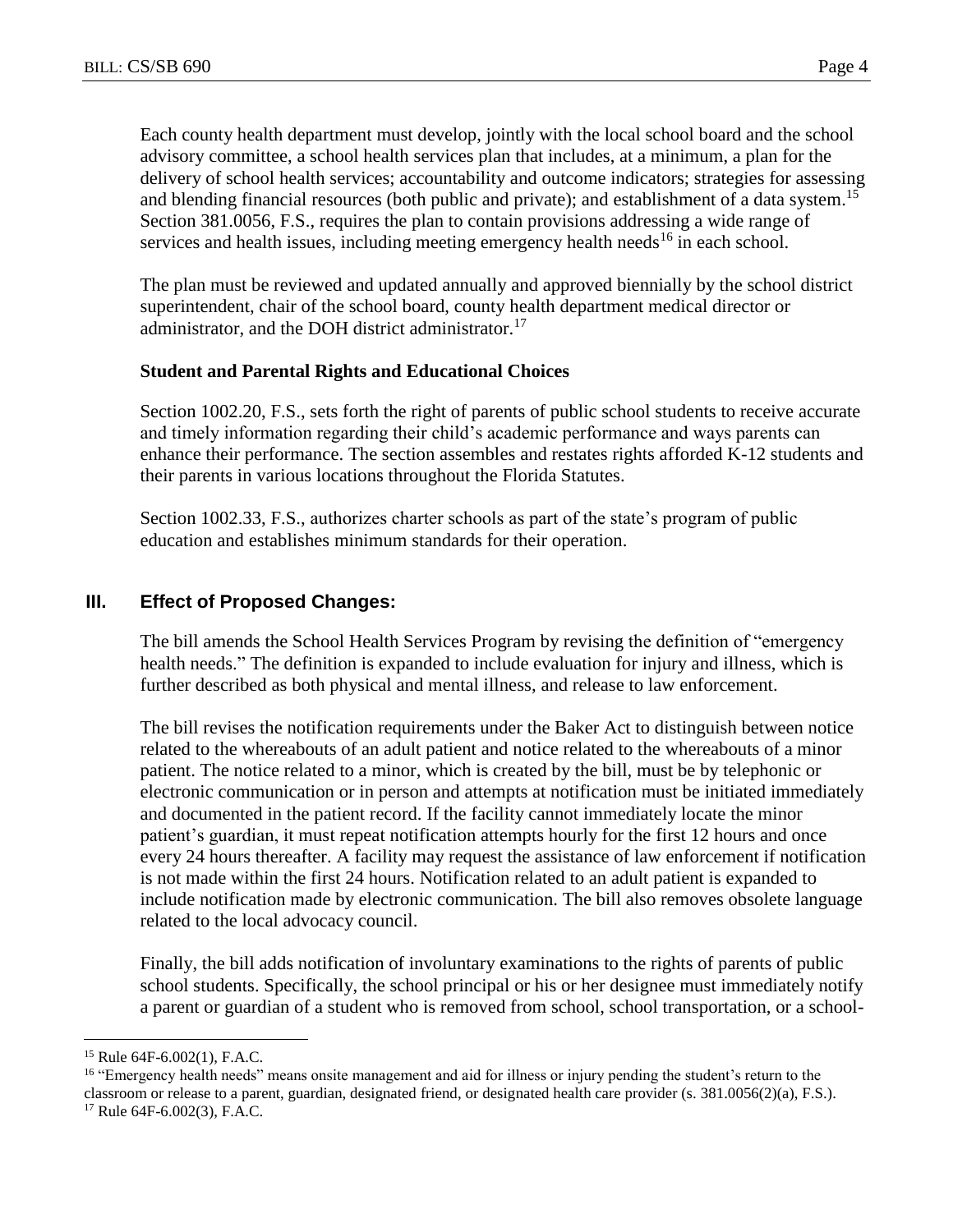sponsored activity and taken to a receiving facility for involuntary examination. The school board must develop a policy and procedure for the required notification. The bill adds nearly identical language to the requirements in ch. 1002, F.S., applicable to charter schools. The language differs only in that it substitutes the term "charter school governing board" for "school board" in describing the entity responsible for developing the notification policy and procedure.

The bill has an effective date of July 1, 2014.

## **IV. Constitutional Issues:**

A. Municipality/County Mandates Restrictions:

None.

B. Public Records/Open Meetings Issues:

None.

C. Trust Funds Restrictions:

None.

#### **V. Fiscal Impact Statement:**

A. Tax/Fee Issues:

None.

B. Private Sector Impact:

Charter schools will incur an indeterminate cost to develop and adopt the required notification policy and procedure.

The requirement for hourly attempts at notification may require additional staff time at a privately owned receiving facility that does not already attempt repeated notification as a matter of policy and only in those cases when the receiving facility is unable to reach the minor patient's guardian immediately.

C. Government Sector Impact:

School districts will incur an indeterminate cost to develop and adopt the required notification policy and procedure.

The requirement for hourly attempts at notification may require additional staff time at a publicly-owned receiving facility that does not already attempt repeated notification as a matter of policy and only in those cases when the receiving facility is unable to reach the minor patient's guardian immediately.